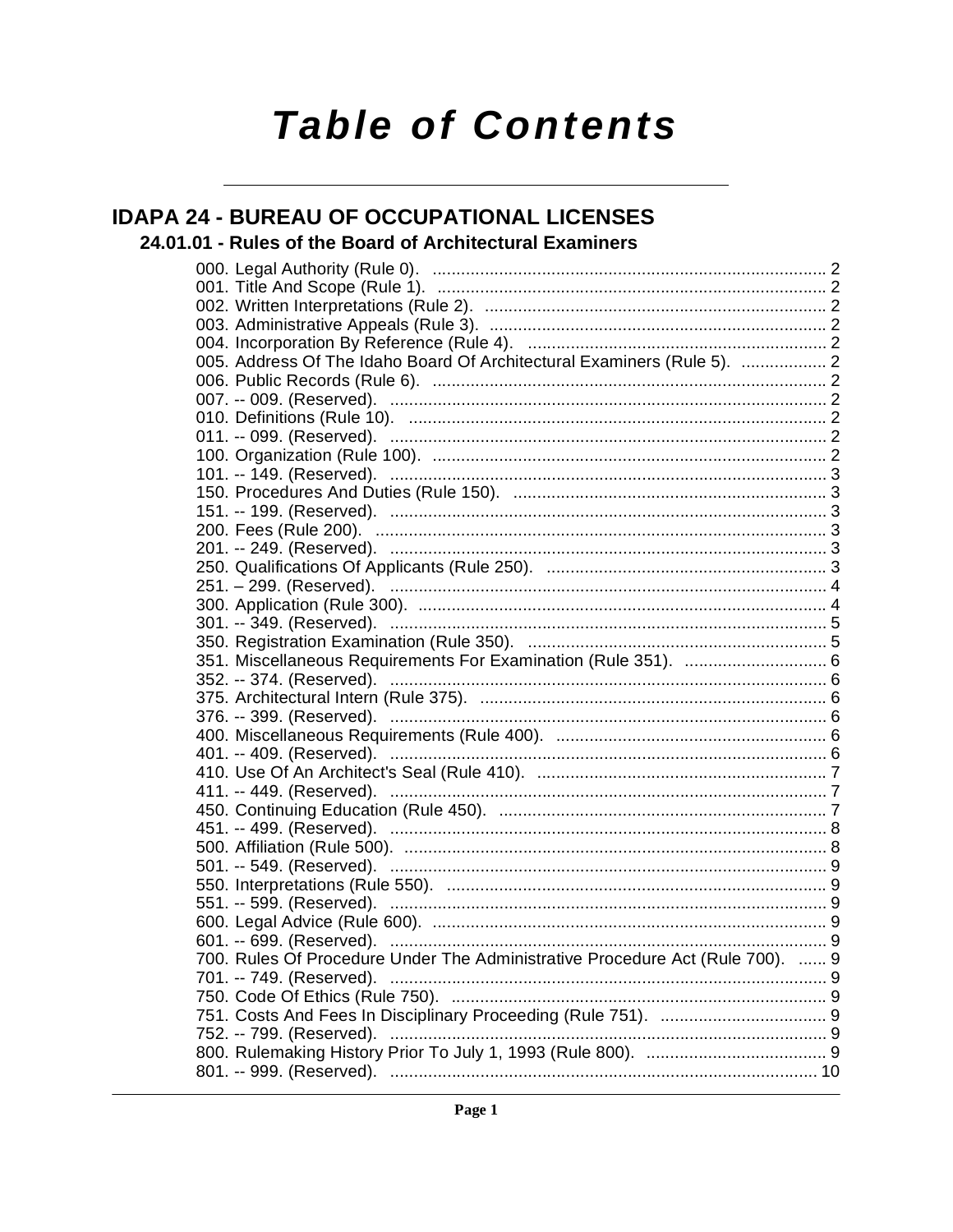### **IDAPA 24 TITLE 01 CHAPTER 01**

### **IDAPA 24 - BUREAU OF OCCUPATIONAL LICENSES**

### **24.01.01 - RULES OF THE BOARD OF ARCHITECTURAL EXAMINERS**

### <span id="page-1-2"></span><span id="page-1-1"></span><span id="page-1-0"></span>**000. LEGAL AUTHORITY (RULE 0).**

These rules are hereby prescribed and established pursuant to the authority vested in the Board of Architectural Examiners by the provisions of Section 54-312, Idaho Code. (7-1-93)

### <span id="page-1-3"></span>**001. TITLE AND SCOPE (RULE 1).**

These rules shall be cited as IDAPA 24.01.01, "Rules of the Board of Architectural Examiners". (7-1-93)

### <span id="page-1-4"></span>**002. WRITTEN INTERPRETATIONS (RULE 2).**

The board may have written statements that pertain to the interpretation of the rules of this chapter. Such interpretations, if any, are available for public inspection and copying at cost in the main office of the Bureau of Occupational Licenses. (3-15-02) Occupational Licenses.

### <span id="page-1-5"></span>**003. ADMINISTRATIVE APPEALS (RULE 3).**

Administrative appeals shall be governed by the Administrative Procedure Act, Title 67, Chapter 52, Idaho Code.

(3-15-02)

### <span id="page-1-6"></span>**004. INCORPORATION BY REFERENCE (RULE 4).**

The document titled 2004-2005 NCARB Handbook for Interns and Architects, dated August 2004, referenced in Subsection 250.01, is herein incorporated by reference. The document titled NCARB Rules of Conduct as published by the National Council of Architectural Registration Boards, Dated August 2004, referenced in Section 750, is hereby incorporated by reference. All documents incorporated by reference can be obtained at the office of the Bureau and on the Board web site. (4-11-06) Bureau and on the Board web site.

### <span id="page-1-7"></span>**005. ADDRESS OF THE IDAHO BOARD OF ARCHITECTURAL EXAMINERS (RULE 5).**

[The office of the Board of Architectural Examiners is located within the Bureau of Occupational Licenses, Owyhee](mailto:arc@ibol.idaho.gov) Plaza, 1109 Main Street, Suite 220, Boise, Idaho 83702. The phone number of the Board is (208) 334-3233. The Board's FAX number is (208) 334-3945. The Board's e-mail address is arc@ibol.idaho.gov. The Board's official web [site is at](mailto:arc@ibol.idaho.gov) https://www.ibol.idaho.gov/arc.htm.

### <span id="page-1-8"></span>**006. PUBLIC RECORDS (RULE 6).**

The records associated with the Board of Architectural Examiners are subject to the provisions of the Idaho Public Records Act, Title 9, Chapter 3, Idaho Code. (3-15-02)

### <span id="page-1-9"></span>**007. -- 009. (RESERVED).**

### <span id="page-1-10"></span>**010. DEFINITIONS (RULE 10).**

<span id="page-1-13"></span>**01. Board**. The Board of Architectural Examiners as prescribed in Section 54-312, Idaho Code.

(7-1-93)

**02. Bureau**. The Bureau of Occupational Licenses as prescribed in Sections 54-605 and 67-2602, Idaho Code. (3-15-02)

### <span id="page-1-11"></span>**011. -- 099. (RESERVED).**

### <span id="page-1-14"></span><span id="page-1-12"></span>**100. ORGANIZATION (RULE 100).**

<span id="page-1-15"></span>**01. Organization Of The Board**. At the last meeting of each year, the Board shall organize and elect from its members a Chairman and Vice Chairman, who shall assume the duties of their respective offices immediately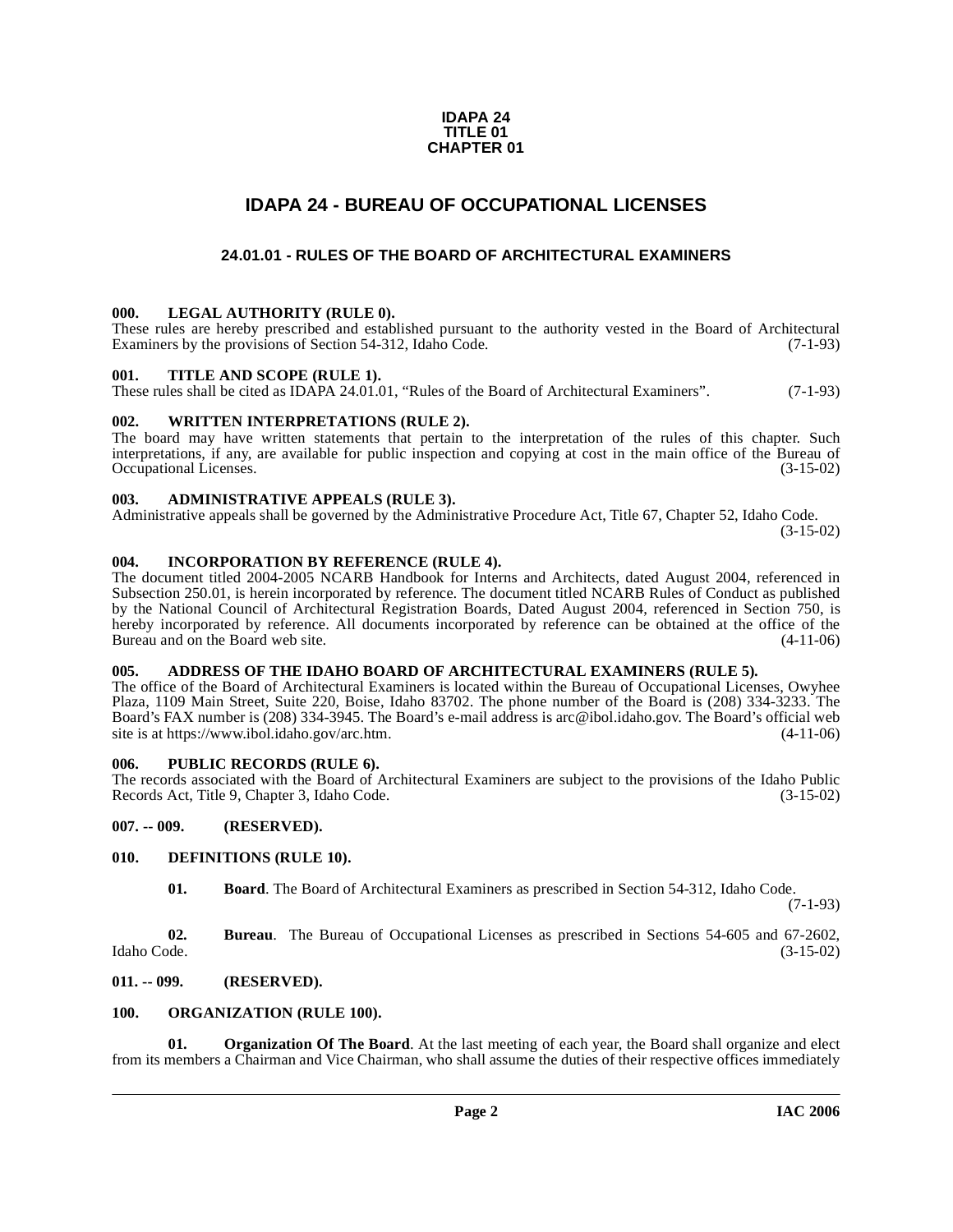upon such selection. (3-15-02)

**Bureau of Occupational Licenses** 

#### <span id="page-2-8"></span>**02. Board Members and Duties**. (7-1-93)

**a.** Chairman. The Chairman shall be a voting member of the Board, and when present preside at all meetings, appoint with the consent of the Board, all committees, and shall otherwise perform all duties pertaining to<br>the office of Chairman. The Chairman shall be an ex-officio member of all committees. (7-1-93) the office of Chairman. The Chairman shall be an ex-officio member of all committees.

**b.** Vice Chairman. The Vice Chairman shall, in the absence or incapacity of the Chairman exercise the duties and possess all the powers of the Chairman. (7-1-93)

**c.** Bureau Chief. The Chief of the Bureau of Occupational Licenses shall act as an agent of the Board and shall be the official keeper of all records of the Board. The Bureau shall provide such services as may be authorized by Section 26, Title 67, Idaho Code, and as defined under contract between the Bureau and the Board.

(3-15-02)

### <span id="page-2-0"></span>**101. -- 149. (RESERVED).**

### <span id="page-2-13"></span><span id="page-2-1"></span>**150. PROCEDURES AND DUTIES (RULE 150).**

<span id="page-2-12"></span>**01. Meetings**. The Board shall meet at least four (4) times annually at such times and places as designated by the Board or the Chairman of the Board. Special meetings may be held at the call of the Chairman, and all members shall be notified in writing, thereof. (7-1-98) all members shall be notified in writing, thereof.

<span id="page-2-17"></span>**02.** Voting. A quorum shall be four Board members. A majority vote of Board members present shall dered the action of the Board as a whole. Any motion before the Board shall fail on a tie vote. (7-1-97) be considered the action of the Board as a whole. Any motion before the Board shall fail on a tie vote.

### <span id="page-2-2"></span>**151. -- 199. (RESERVED).**

### <span id="page-2-10"></span><span id="page-2-3"></span>**200. FEES (RULE 200).**

Fees for Examinations and Licensure. (7-1-93)

<span id="page-2-11"></span>**01. Fees for Examination**. Examination fees will be as established by the National Council of Architectural Registration Boards (NCARB). (7-1-97)

**a.** Processing Fee. Applicants for licensing by examination must submit a twenty-five dollar (\$25) processing fee. (7-1-98)

<span id="page-2-7"></span>**02.** Annual Renewal Fee. Annual renewal fee - Seventy-five dollars (\$75). (7-1-93)

<span id="page-2-9"></span>**03.** Endorsement Fee. Endorsement Fee - One hundred fifty dollars (\$150). (7-1-93)

<span id="page-2-16"></span><span id="page-2-15"></span>**04. Reinstatement Fees**. Reinstatement fees are as provided in Section 67-2614, Idaho Code. (7-1-98)

**05. Refund of Fees**. No refund of fees shall be made to any person who has paid such fees for application for examination, or reexamination, licensure, or reinstatement of license. (7-1-98)

### <span id="page-2-4"></span>**201. -- 249. (RESERVED).**

### <span id="page-2-14"></span><span id="page-2-5"></span>**250. QUALIFICATIONS OF APPLICANTS (RULE 250).**

<span id="page-2-6"></span>**01. ARE Applicants**. All applicants for the Architectural Registration Examination (ARE) shall possess the minimum qualifications required by the NCARB Handbook for Interns and Architects, where such handbook does not conflict with Idaho law. All applicants for the ARE must have completed the Intern Development<br>Program (IDP) requirements. (4-11-06) Program (IDP) requirements.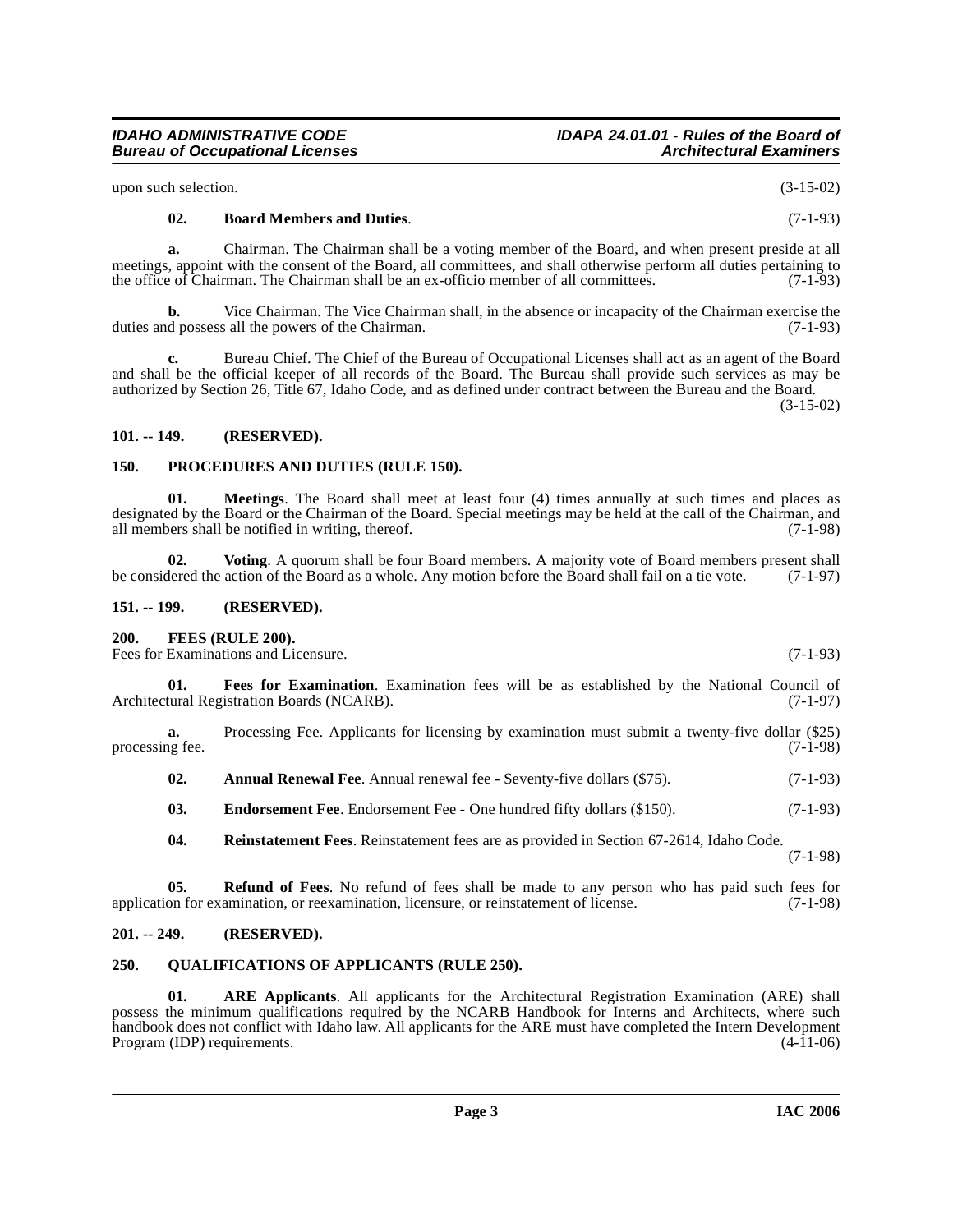### **Bureau of Occupational Licenses**

### **IDAHO ADMINISTRATIVE CODE IDAPA 24.01.01 - Rules of the Board of**

<span id="page-3-3"></span>**02. Experience in Lieu of Degree Applicants**. The Board may allow an applicant without an architecture degree to sit for the architecture examination upon determining that such applicant has attained the knowledge and skill approximating that attained by graduation from an accredited architecture curriculum including the submission of a record of eight (8) years or more of experience in architecture work of a character deemed satisfactory by the Board. Said experience shall be in addition to that necessary for completion of the Intern Development Program (IDP) requirements. Two (2) years of eight (8) or more years of experience may be accepted if determined that such experience is directly related to architecture under the direct supervision of a registered engineer (practicing as a structural, civil, mechanical or electrical engineer in the field of building construction) or a registered landscape architect. At least six (6) years of such experience must be obtained while working under the direct supervision of a licensed architect. (4-6-05)

<span id="page-3-0"></span>**251. – 299. (RESERVED).**

### <span id="page-3-1"></span>**300. APPLICATION (RULE 300).**

### <span id="page-3-4"></span><span id="page-3-2"></span>**01. Licensure by Examination**. (7-1-93)

**a.** Application for examination shall be made on the uniform application form adopted by the Board and furnished to the applicant by the Bureau. (3-15-02)

**b.** Applicants shall furnish all information required by the uniform application form and shall include wing:  $(3-15-02)$ the following:

i. Certified transcript of all subjects and grades received for all college courses taken. (7-1-93)

ii. If graduated from a college or university, furnish certification of graduation and a certified transcript of all work completed.

iii. Furnish statement or statements, of all actual architectural or other applicable experience signed by the person under whose supervision the work was performed, giving kind and type of work done, together with dates of employment. (7-1-93) of employment.

iv. A recent passport photograph taken within the previous year for identification purposes. (3-30-01)

v. In addition to the above required information, an applicant having credits or a degree or degrees from any college or university shall furnish the Board a certified statement from each above institution stating by what accrediting group, if any, such credits or degree or degrees are accredited. (7-1-93) what accrediting group, if any, such credits or degree or degrees are accredited.

**c.** Application shall not be reviewed by the Board until all required information is furnished and the fee is paid.  $(3-15-02)$ required fee is paid.

**d.** To be considered by the Board, properly completed applications must be received by the Bureau at least thirty (30) days prior to the first day of the month in which the Board will meet. (3-15-02)

### <span id="page-3-5"></span>**02. Licensure by Endorsement -- Blue Cover**. (7-1-97)

**a.** General requirements. Application shall be accompanied by a current blue cover dossier compiled by the NCARB certifying that the applicant has satisfactorily passed the standard NCARB examinations, or NCARB authorized equivalent and shall include letters, transcripts, and other documents substantiating all statements relative<br>to education and experience made in said application as required by the Board. (7-1-97) to education and experience made in said application as required by the Board.

**b.** Seismic knowledge requirements for endorsement applicants. Each applicant for license under endorsement to practice architecture in the state of Idaho shall submit evidence of his skill and knowledge in seismic design and such evidence shall be submitted and signed by the applicants acknowledged before a notary public, and shall contain one of the following statements: (7-1-97) shall contain one of the following statements:

i. "I have passed the examinations in Building Construction and Structural Design of the Western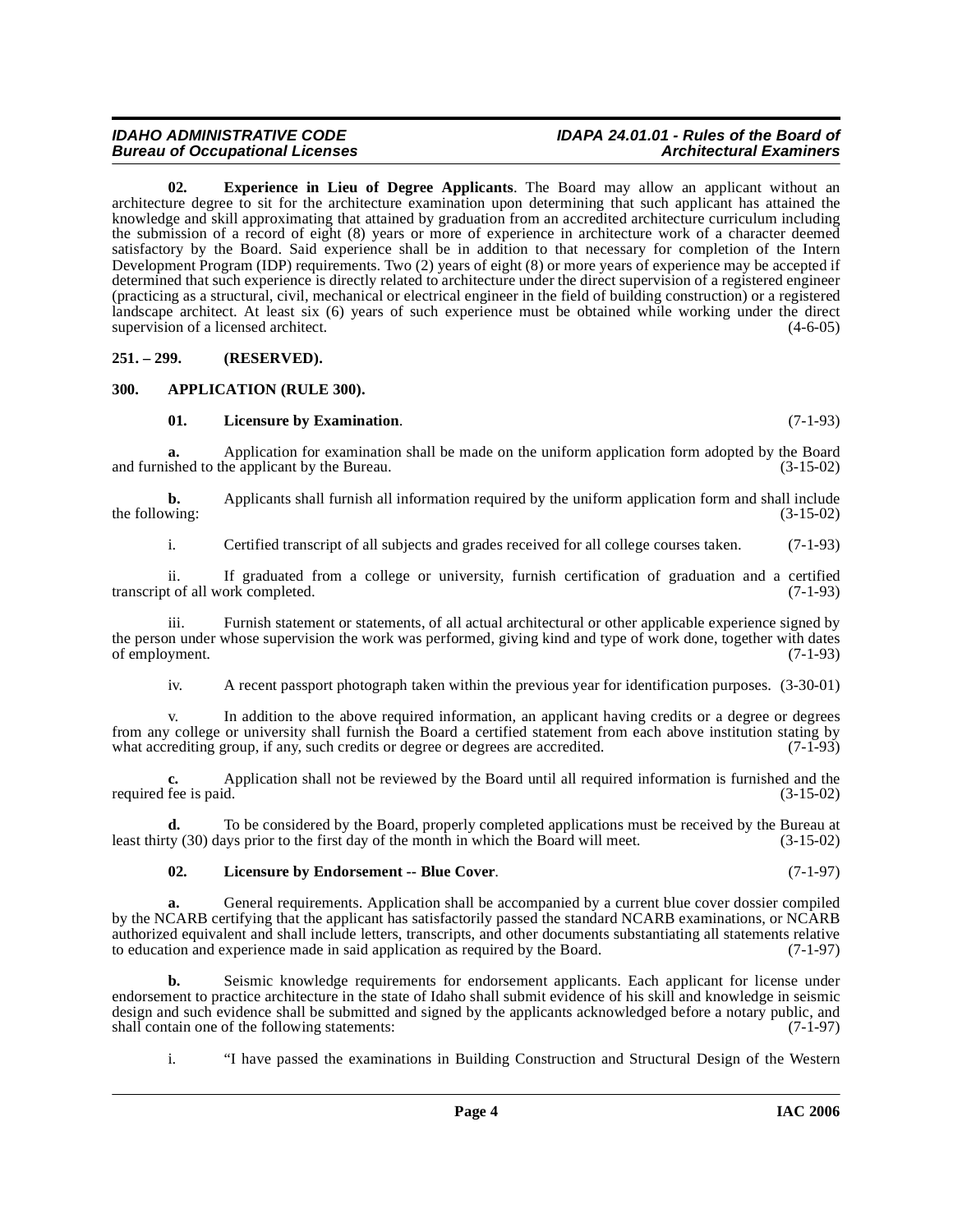Conference of State Architectural Registration Boards in June 1963 or since and/or the NCARB in 1965 or since." (7-1-97)

ii. "I am registered in the State of  $\frac{100}{100}$  m 20\_\_\_, where competence in seismic was a requirement for registration since \_\_\_\_\_\_\_\_, 20\_\_\_." (7-1-93)

iii. Certification of the successful completion of the seismic seminar approved by the National Conference of Architectural Registration Boards. (7-1-93)

**c.** All applicants shall attach to their statement a certification from the State architectural registration agency of the cited state attesting the adequacy of the cited seismic examination.  $(7-1-93)$ 

### <span id="page-4-3"></span>**03. Licensure by Endorsement -- Equivalency**. (7-1-97)

**a.** Application shall be made on the uniform application form adopted by the Board and furnished to cant by the Bureau. (3-15-02) the applicant by the Bureau.

**b.** Applicant shall comply with all requirements set forth in Subsections 300.01, 300.02.b.i., 300.02.b.ii., 300.02.b.iii., and 300.02.c. (7-1-97)

**c.** Applicant shall provide proof of holding a current and valid license issued by another state, a cauthority recognized by the Board. (7-1-97) licensing authority recognized by the Board.

**d.** Applicant shall provide proof of satisfactorily passing the NCARB examinations or NCARB authorized equivalent examination, as determined by the Board. (7-1-97)

### <span id="page-4-0"></span>**301. -- 349. (RESERVED).**

**Bureau of Occupational Licenses** 

### <span id="page-4-5"></span><span id="page-4-1"></span>**350. REGISTRATION EXAMINATION (RULE 350).**

The Board, having found that the content and methodology of the ARE prepared by NCARB is the most practicable and effective examination to test an applicant's qualifications for registration, adopts the ARE as the single, written and/or electronic examination for registration of architects in this state, and further adopts the following rules with respect thereto: (7-1-97)

**01. When Taken**. The Board will cause the ARE, prepared by NCARB, to be administered to all applicants eligible, in accordance with the requirements of the Board, by their training and education to be examined for registration on dates scheduled by the NCARB. The Board shall cause repeat divisions of the ARE to be administered to qualified candidates on such dates as are scheduled by the NCARB. The ARE examination is a multiple part examination prepared by NCARB. Content of the examination in all of its sections is available from the Board or NCARB. (4-11-06) Board or NCARB.

<span id="page-4-2"></span>**02. Grading**. The ARE shall be graded in accordance with the methods and procedures recommended by the NCARB. To achieve a passing grade on the ARE, an applicant must receive a passing grade in each division. Grades from the individual division may not be averaged. Applicants will have unlimited opportunities to retake division which they fail except as set forth in these rules. The Board shall accept passing grades of computer administered divisions of the ARE as satisfying the requirements for said division(s) when such examinations are administered as prescribed by the NCARB. (4-11-06)

<span id="page-4-4"></span>**03. Passing (ARE)**. To pass the ARE, an applicant must achieve a passing grade on each division. Effective July 1, 2006, and subject to certain conditions, a passing grade for any division of the ARE shall be valid for five (5) years, after which time the division must be retaken unless all divisions have been passed. The Board may allow a reasonable extension of such period in circumstances where completion of all divisions is prevented by a medical condition, active duty in military service, or other like causes. (4-11-06)

- <span id="page-4-6"></span>**04. Transition**. The transitional rules are as follows: (4-11-06)
- **a.** For applicants who have passed all divisions of the ARE by July, 2006 regardless of the time taken,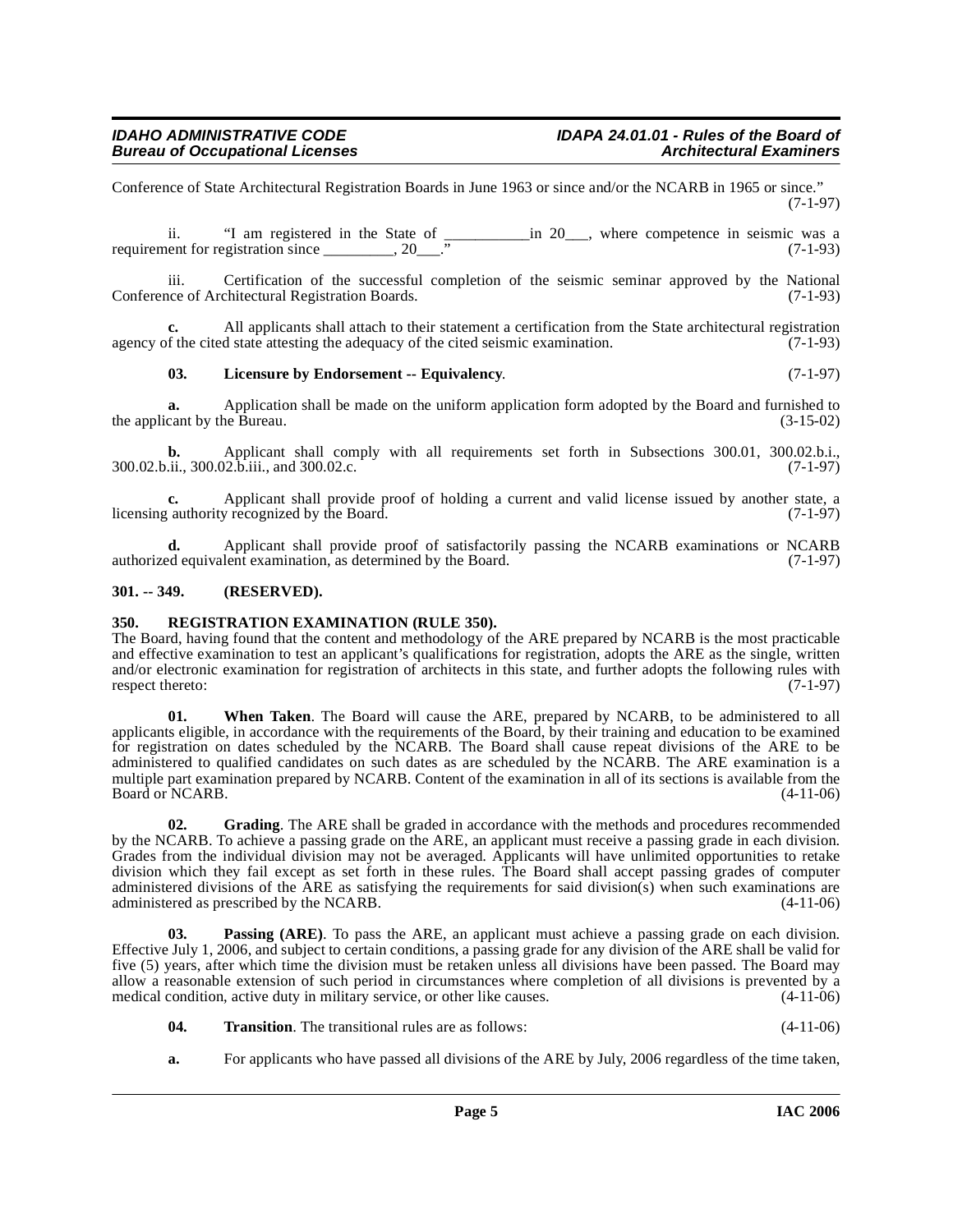### **Bureau of Occupational Licenses**

### **IDAHO ADMINISTRATIVE CODE IDAPA 24.01.01 - Rules of the Board of**

will have passed the ARE. (4-11-06)

**b.** For applicants who have passed one (1) or more but not all divisions of the ARE by July 1, 2006, such applicants will have five (5) years to pass all remaining divisions. A passing grade for any remaining division shall be valid for five (5) years, after which time the division must be retaken if the remaining divisions have not been passed. The five (5) year period shall commence after July 1, 2006, on the date when the first passed division is administered.

**c.** For applicants who have passed no divisions of the ARE by July 1, 2006, such applicants shall be governed by the above five (5) year requirement. The five (5) year period shall commence on the date when the first passed division is administered. (4-11-06)

### <span id="page-5-0"></span>**351. MISCELLANEOUS REQUIREMENTS FOR EXAMINATION (RULE 351).**

<span id="page-5-17"></span><span id="page-5-12"></span><span id="page-5-11"></span><span id="page-5-6"></span>**01. Personal Interviews**. Personal interviews may be administered at the option of the Board. (7-1-93)

### <span id="page-5-1"></span>**352. -- 374. (RESERVED).**

### <span id="page-5-2"></span>**375. ARCHITECTURAL INTERN (RULE 375).**

An individual may represent themselves as an architectural intern only under the following conditions: (3-15-02)

**01. Supervision**. Each architectural intern shall be employed by and work under the direct supervision ho licensed architect. (3-15-02) of an Idaho licensed architect.

**02. IDP Enrollment**. Each architectural intern shall be enrolled in the National Council of Architectural Registration Board's (NCARB) Intern Development Program (IDP) and shall maintain a record in good standing.  $(3-15-02)$ 

<span id="page-5-15"></span><span id="page-5-9"></span>**03. Record**. Each architectural intern shall possess either: (3-15-02)

**a.** A record with the NCARB establishing that IDP training units are being earned in any of the IDP settings A, B, C, D or E; or training settings  $A$ ,  $B$ ,  $C$ ,  $D$  or  $E$ ; or

<span id="page-5-16"></span><span id="page-5-14"></span>**b.** A record establishing completion of all IDP training regulations as specified by NCARB.(3-15-02)

**04. Prohibitions**. An architectural intern shall not sign or seal any architectural plan, specification, or other document. An architectural intern shall not engage in the practice of architecture except under the direct supervision of an Idaho licensed architect. (3-15-02)

**05. Registration**. Each architectural intern shall register with the Board on forms provided by the Bureau of Occupational Licenses that shall include the names and addresses of their employer, IDP supervisor, and IDP mentor. (3-15-02)  $IDP$  mentor.  $(3-15-02)$ 

### <span id="page-5-3"></span>**376. -- 399. (RESERVED).**

### <span id="page-5-13"></span><span id="page-5-10"></span><span id="page-5-4"></span>**400. MISCELLANEOUS REQUIREMENTS (RULE 400).**

**01. Practice of Architecture**. Idaho Law prohibits the practice of architecture by any unlicensed (7-1-93) person or firm for any reason.

<span id="page-5-7"></span>**02. Corporations**. Corporations organized to do general business in the state of Idaho may not practice architecture in the state of Idaho. (7-1-93)

<span id="page-5-8"></span>**03. Firm Names**. Firm names incorporating the use of names of unlicensed individuals are considered ion of Section 54-310, Idaho Code. (7-1-93) in violation of Section 54-310, Idaho Code.

### <span id="page-5-5"></span>**401. -- 409. (RESERVED).**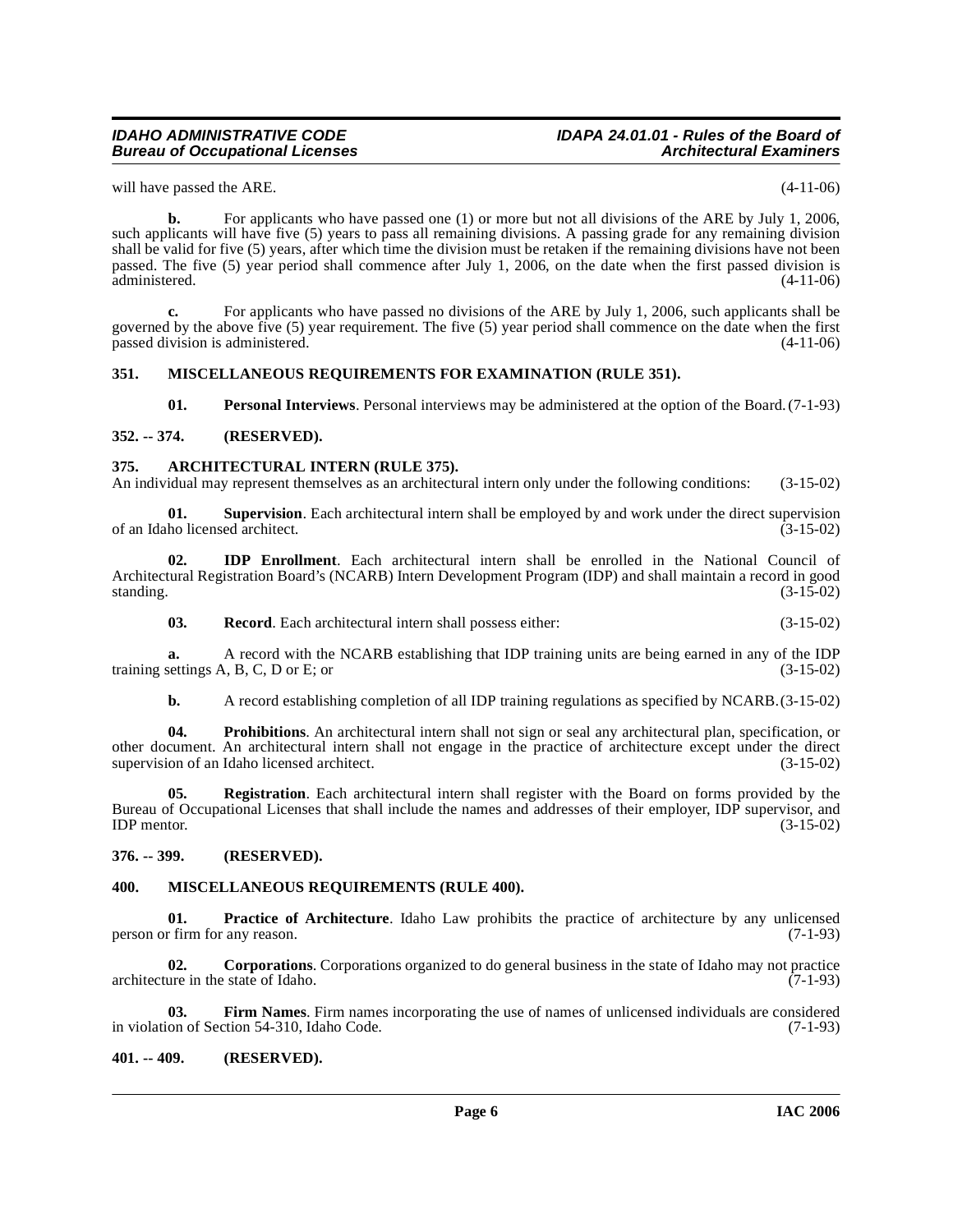### **IDAHO ADMINISTRATIVE CODE IDAPA 24.01.01 - Rules of the Board of**

### <span id="page-6-0"></span>**410. USE OF AN ARCHITECT'S SEAL (RULE 410).**

An architect's seal shall be placed on all technical submissions prepared personally by the architect or prepared by his staff under the architect's direction and personal supervision. An architect shall only seal those documents prepared by another licensed professional where the architect has both control over and detailed professional knowledge of the work or matters contained in said document. Nothing in this rule shall limit an architect's responsibility to the owner for the work of other licensed professionals to the extent established by contract between the owner and architect.

 $(4-5-00)$ 

### <span id="page-6-1"></span>**411. -- 449. (RESERVED).**

### <span id="page-6-4"></span><span id="page-6-2"></span>**450. CONTINUING EDUCATION (RULE 450).**

In order to protect the public health and safety and promote the public welfare, the Board has adopted the following rules for continuing education. (3-20-04)

<span id="page-6-5"></span>**01. Continuing Education Requirement**. Each Idaho licensed architect must successfully complete a minimum of eight (8) hours of continuing education in architectural health, safety and welfare annually for license<br>(3-20-04)  $r = (3-20-04)$ 

**a.** Beginning January 1, 2005, each licensee shall submit to the Board a license renewal application form, together with the required fees, certifying by signed affidavit that compliance with the annual CE requirements have been met during the previous twelve (12) months. The Board may conduct such continuing education audits and require verification of attendance as deemed necessary to ensure compliance with the CE requirements. (4-6-05 require verification of attendance as deemed necessary to ensure compliance with the CE requirements.

**b.** A licensee shall be considered to have satisfied their CE requirements for the first renewal of their initial license. Licensees who have failed to meet the annual continuing education requirement may petition the<br>Board for additional time to complete their continuing education requirements. (3-20-04) Board for additional time to complete their continuing education requirements.

**c.** After January 1, 2005 and prior to reinstatement of a license lapsed, canceled or otherwise nonrenewed for less than five (5) years, the applicant shall provide proof of attendance consisting of eight (8) hours of continuing education for each year the license was lapsed. A license lapsed, canceled or otherwise not renewed for more than five (5) years may be reinstated in accordance with Section 67-2614, Idaho Code.  $(4-6-05)$ 

**d.** A licensee may carryover a maximum of eight (8) hours of continuing education to meet the next (3-20-04) (3-20-04) year's continuing education requirement.

**e.** One (1) continuing education hour shall be equal to one (1) learning unit, as determined by the American Institute of Architects, or one (1) clock hour of education, as determined by the Board. (3-20-04)

<span id="page-6-3"></span>**02. Architectural Health, Safety and Welfare Requirement**. To qualify for continuing education, a course must involve architectural health, safety and welfare, which generally relates to the structural integrity or unimpairedness of a building or building sites and includes the following subject areas: (3-20-04) unimpairedness of a building or building sites and includes the following subject areas: (3-20-04)

**a.** Architectural planning and pre-design, accessibility, acoustics, building design, code of ethics, codes, acts, laws and rules governing the practice of architecture, construction administration, construction laws, construction functions, materials, methods and systems, environmental issues, energy efficiency, asbestos, lead based paint, toxic emissions, environmental analysis and environmental issues of building materials and systems, fire, building fire codes, flames spread, smoke contribution, explosives, fire safety systems, fire detection alarm standards, insurance issues, interior design, material use, functions and features, materials systems, roofing, waterproofing, wall systems, mechanical, plumbing and electrical system concepts, materials and methods, security of buildings, natural hazards related to building design, earthquakes, high wind and floods, preservation, renovation, restoration and adaptive reuse and sustainable design, site and soil analysis, site design, specification writing, structural issues, survey methods and techniques, and such other subjects as determined by the Board. (3-20-04)

**03. Approved Credit**. Continuing education courses must be in the subject of architectural health, d welfare and be presented by: (3-20-04) safety and welfare and be presented by: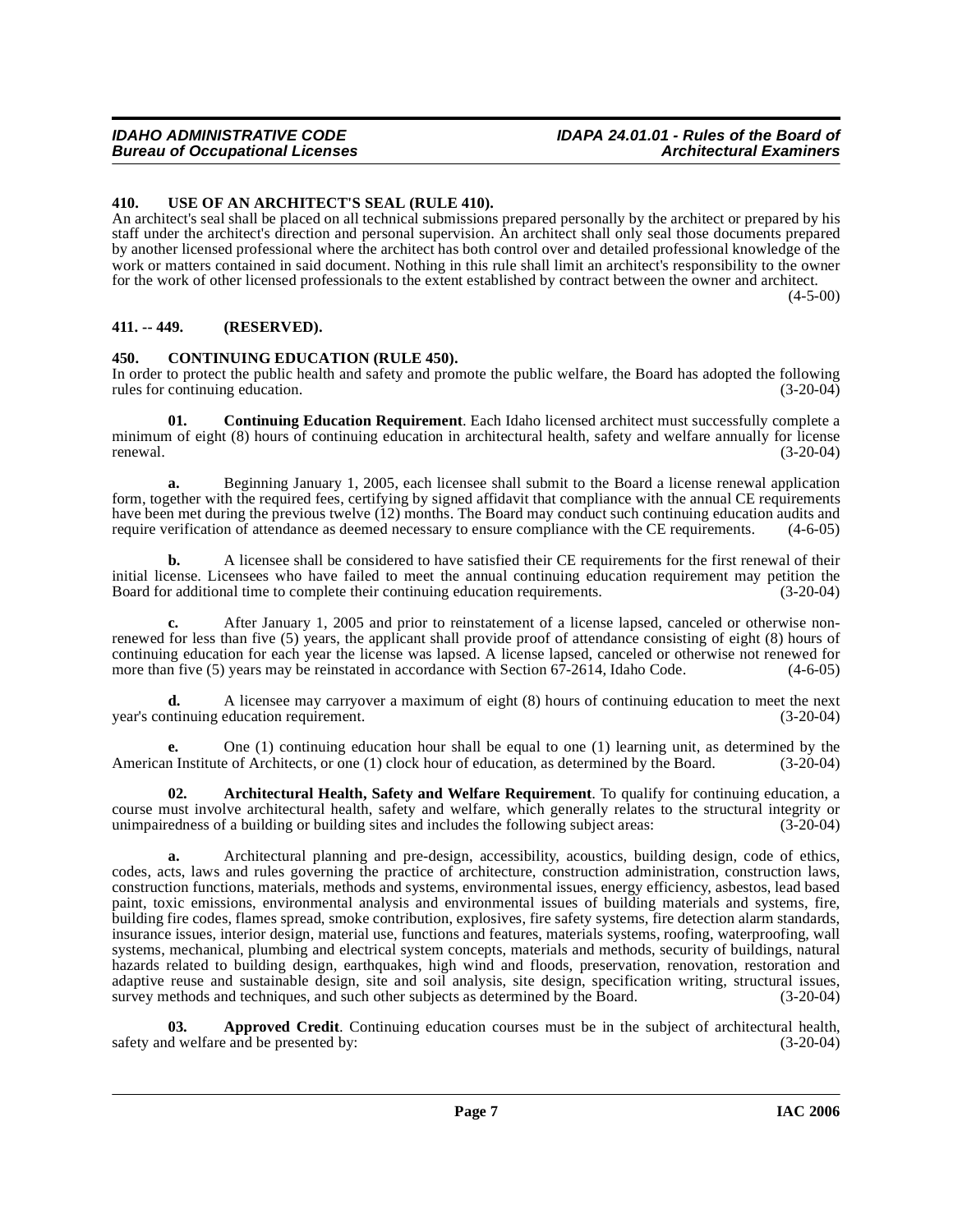**a.** Providers approved by the National Architectural Accreditation Board (NAAB) schools of (3-20-04) architecture; or

**b.** Providers approved by the National Council of Architect Registration Board (NCARB); or

(3-20-04)

**c.** Providers approved by the American Institute of Architects (AIA); or (3-20-04)

**d.** Providers as otherwise approved by the Board. All requests for approval or pre-approval of continuing education credits must be made to the Board in writing and must be accompanied by a statement that includes the name of the instructor or instructors, his or her qualifications, the date, time and location of the course, the specific agenda for the course, the number of continuing education hours requested, and a statement of how the course is believed to be in the nature of architectural health, safety and welfare. (3-20-04) course is believed to be in the nature of architectural health, safety and welfare.

<span id="page-7-6"></span>**04. Verification of Attendance**. It shall be necessary for each licensee to maintain verification of attendance by securing authorized signatures or other documentation from the course instructors or sponsoring institution substantiating any and all hours attended by the licensee. This verification shall be maintained by the licensee for a period of three (3) years and provided to the Board upon request of the Board or its agent. licensee for a period of three (3) years and provided to the Board upon request of the Board or its agent.

<span id="page-7-5"></span>**05. Failure to Fulfill the Continuing Education Requirements**. The license will not be renewed for those licensees who fail to certify or otherwise provide acceptable documentation of meeting the CE requirements. Licensees who make a false attestation regarding compliance with the CE requirements shall be subject to disciplinary action by the Board. (3-20-04) disciplinary action by the Board.

**06.** Exemptions. A licensed architect shall be deemed to have complied with the CE requirements if the licensee attests in the required affidavit that for not less than ten (10) months of the preceding one (1) year period of licensure, the architect has met one (1) of the following criteria:  $(3-20-04)$ of licensure, the architect has met one  $(1)$  of the following criteria:

**a.** Has served honorably on active duty in the military service (exceeding ninety (90) consecutive (3-20-04) days). (3-20-04)

**b.** Is a resident of another jurisdiction recognized by the Board having a continuing professional education requirement for registration as an architect and has complied with all requirements of that state or district for practice therein.

**c.** Is a government employee working as an architect and assigned to duty outside the United States. (3-20-04)

**d.** Special Exemption. The Board shall have authority to make exceptions for reasons of individual hardship, including health (certified by a medical doctor) or other good cause. The architect must provide any information requested by the Board to assist in substantiating hardship cases. This exemption is granted at the sole discretion of the Board. (3-20-04)

### <span id="page-7-0"></span>**451. -- 499. (RESERVED).**

### <span id="page-7-3"></span><span id="page-7-1"></span>**500. AFFILIATION (RULE 500).**

<span id="page-7-4"></span>**01. Board Is an Active Member of the Western Conference of the Architectural Registration Boards**. This Board by approved resolution and payment of the proper fees by the proper authority is an active member of the Western Conference of the Architectural Registration Boards. The Board shall designate one or more delegates from the Board to attend the annual meeting of the Western Conference and approve payment of the expenses of the delegate or delegates by the state of Idaho in accordance with the law. (7-1-93)

<span id="page-7-2"></span>**02. Administration of Construction Contracts**. Under Section 54-309, paragraph 1-c, "Practice of Architecture," Section 54-305, paragraph 1-f, Grounds for Discipline, the words "Administration of Construction Contracts," in accordance with current knowledge and usage in the profession means "Administration of the Contract" as defined in the relevant Contract for Construction or Owner-Architect Agreement as published by the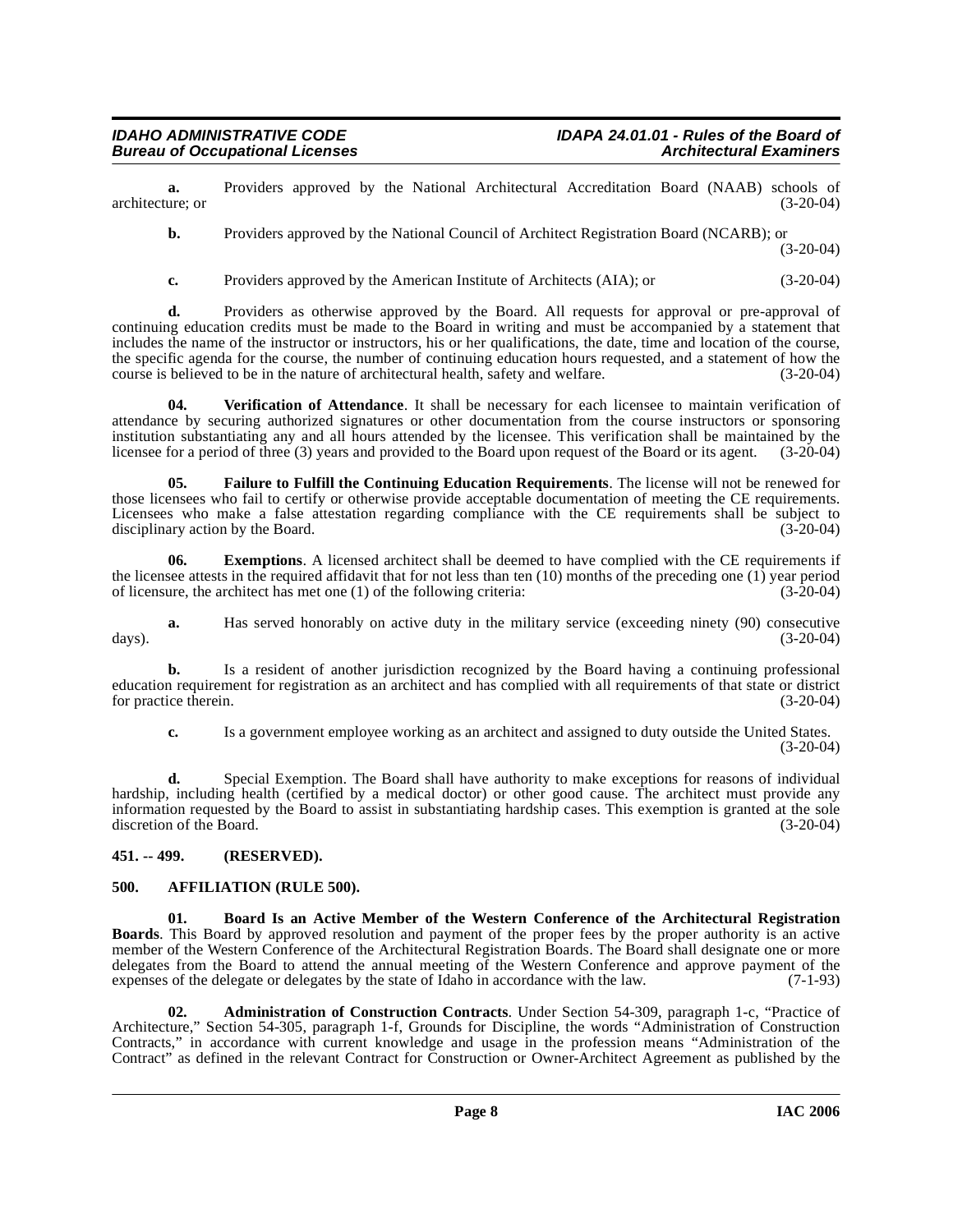American Institute of Architects. (4-5-00)

### <span id="page-8-0"></span>**501. -- 549. (RESERVED).**

### <span id="page-8-15"></span><span id="page-8-1"></span>**550. INTERPRETATIONS (RULE 550).**

The following interpretation of Laws relating to Architecture in Idaho Code are hereby made by the Board. (7-1-93)

<span id="page-8-18"></span>**01. Reference to Building**. Under Section 54-309, reference to any building wherein the safeguarding of life, health, and property is concerned means any building which public or private sector of population may use or any building into which the public or private sector of the population is invited either as spectators, visitor, student, guest, or employee, or any building where the private or public sector of the population conducts business. (7-1-93)

<span id="page-8-11"></span>**02. Administration of Construction Contracts**. Under Section 54-309, paragraph 1-c, "Practice of Architecture," Section 54-305, paragraph 1-f, Grounds for Discipline, the words "Administration of Construction Contracts", in accordance with current knowledge and usage in the profession means "Administration of the Contract" as defined in the relevant Contract for Construction or Owner-Architect Agreement as published by the American Institute of Architects.

<span id="page-8-17"></span>**03. Professional Standards**. Under Section 54-305, an architect shall be completely objective and truthful in all professional reports, statements, or testimony and shall include therein all relevant and pertinent information known to him. (7-1-93) information known to him.

<span id="page-8-14"></span>**04. Direct Supervision**. Direct supervision is that degree of supervision by a licensed architect overseeing the work of another whereby the architect has both control over, and detailed professional knowledge of, the work prepared under his or her supervision. The primary contract or agreement for the project must be between the architect of record and the entity for which architectural services are provided, not between the person being<br>supervised and the entity for which the services are provided. (7-1-98) supervised and the entity for which the services are provided.

### <span id="page-8-2"></span>**551. -- 599. (RESERVED).**

### <span id="page-8-16"></span><span id="page-8-3"></span>**600. LEGAL ADVICE (RULE 600).**

All legal advice shall be furnished the Board by the Office of the Attorney General of the State of Idaho or such legal advice may be furnished by private legal counsel with the approval of the Board. (7-1-93) advice may be furnished by private legal counsel with the approval of the Board.

### <span id="page-8-4"></span>**601. -- 699. (RESERVED).**

### <span id="page-8-5"></span>**700. RULES OF PROCEDURE UNDER THE ADMINISTRATIVE PROCEDURE ACT (RULE 700).**

All procedures available under the Board of Architects shall be those adopted by the Bureau of Occupational Licenses. (7-1-93) Licenses. (7-1-93)

### <span id="page-8-6"></span>**701. -- 749. (RESERVED).**

### <span id="page-8-12"></span><span id="page-8-7"></span>**750. CODE OF ETHICS (RULE 750).**

<span id="page-8-19"></span>**01. Rules of Conduct**. The NCARB Rules of Conduct are hereby adopted as the Code of Ethics for all ensed architects. (3-15-02) Idaho licensed architects.

<span id="page-8-20"></span>**02. Violation of the Code of Ethics**. The Board will take action against a licensee under Section 54- 305 (h), Idaho Code, who is found in violation of the Code of Ethics. (7-1-93)

### <span id="page-8-13"></span><span id="page-8-8"></span>**751. COSTS AND FEES IN DISCIPLINARY PROCEEDING (RULE 751).**

The Board may order a licensed architect to pay the costs and fees incurred by the Board in the investigation or prosecution of the licensee for violation of Section 54-305(1)(a)(i), Idaho Code.  $(3-18-99)$ 

### <span id="page-8-9"></span>**752. -- 799. (RESERVED).**

### <span id="page-8-10"></span>**800. RULEMAKING HISTORY PRIOR TO JULY 1, 1993 (RULE 800).**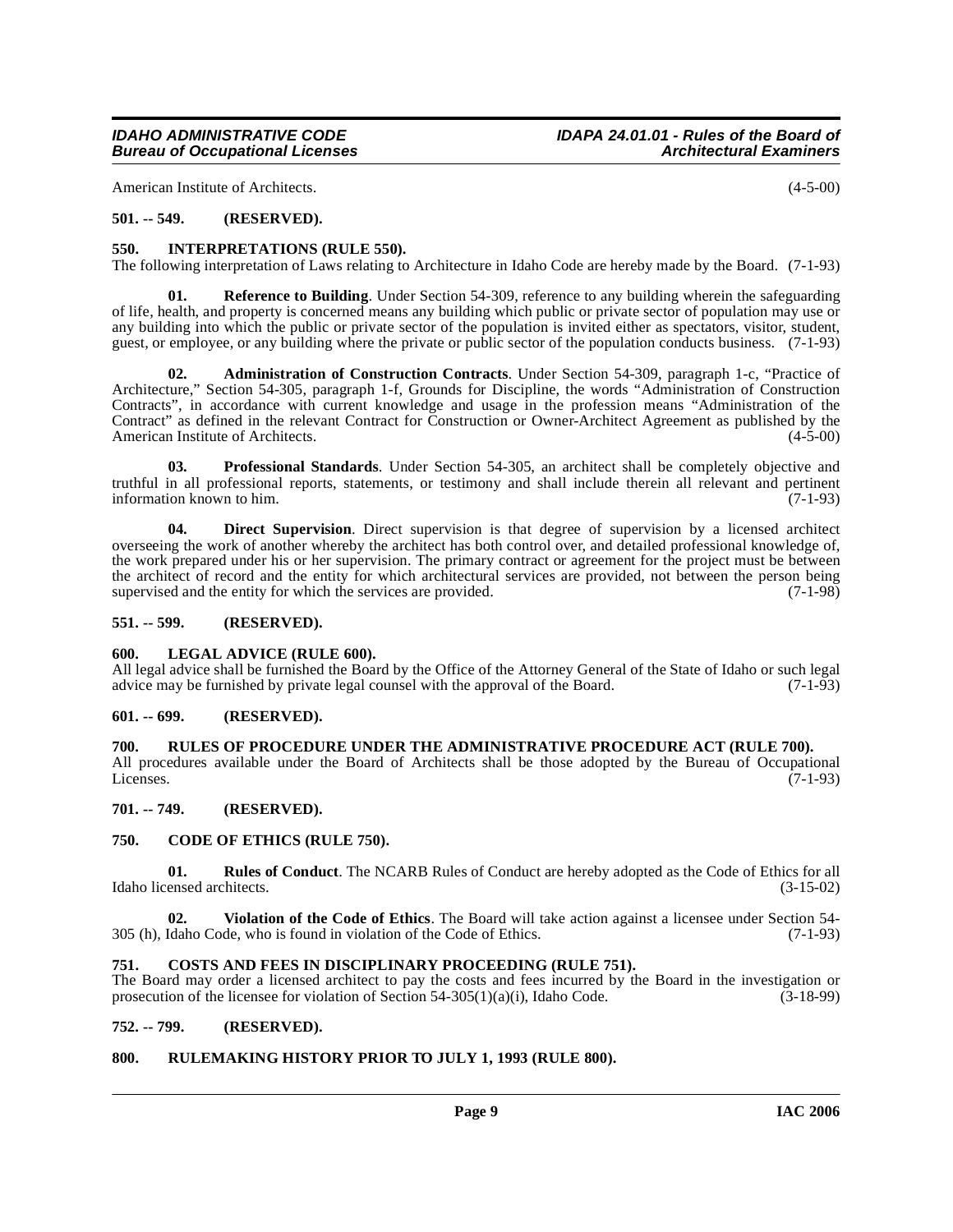ADOPTED DECEMBER 29, 1989 EFFECTIVE JANUARY 18, 1990 ADOPTED BY EMERGENCY NOVEMBER 2, 1990 EFFECTIVE APRIL 4, 1991 ADOPTED BY EMERGENCY MARCH 1, 1991 EFFECTIVE JUNE 4, 1991 SUPERSEDING ALL PREVIOUS RULES (7-1-93)

<span id="page-9-0"></span>**801. -- 999. (RESERVED).**